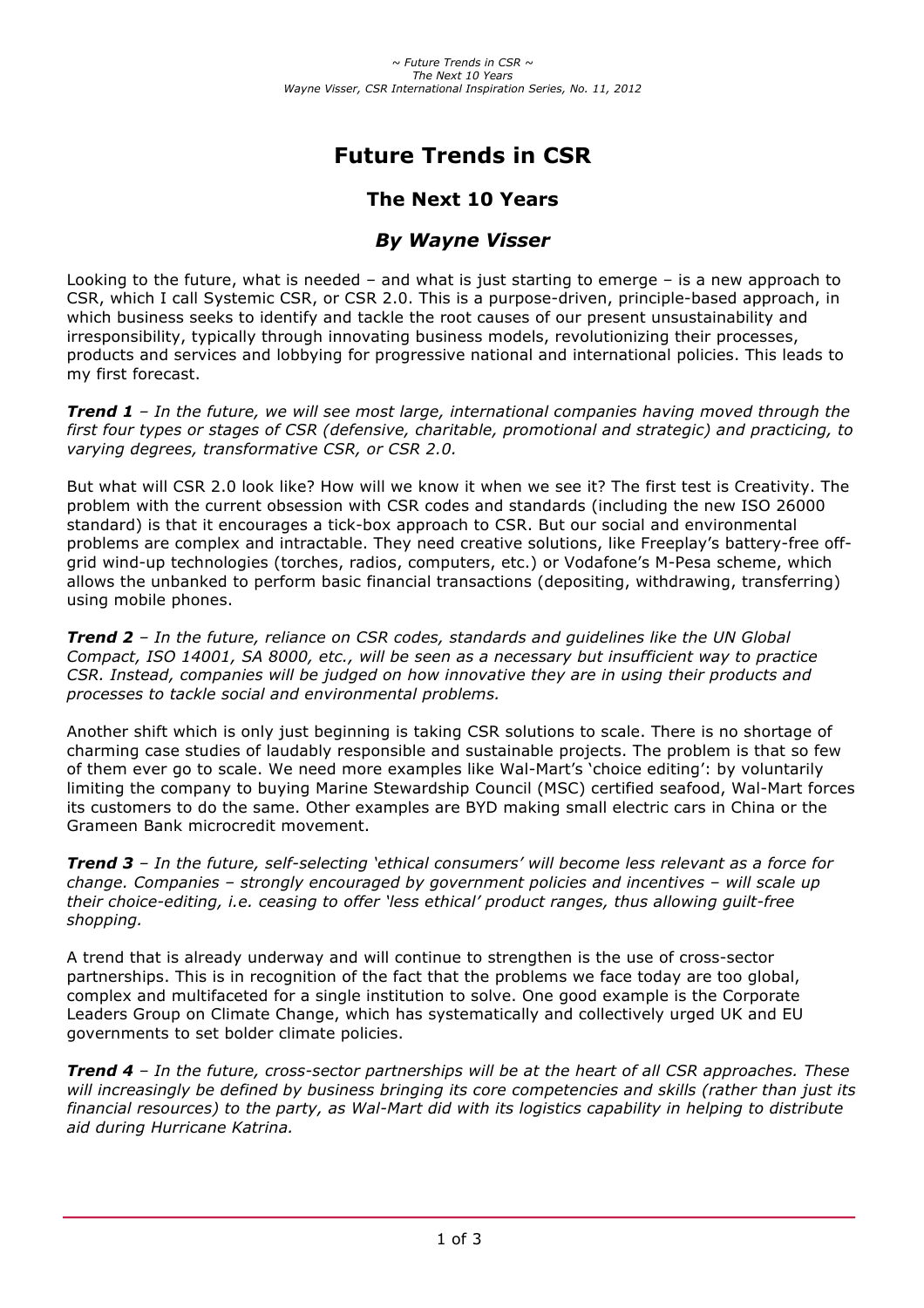The idea of 'think global, act local' has been in circulation for some decades now, and indeed was given prominence at the original Rio Summit in 1992. However, companies are still learning to practice this balancing act, combining international norms with local contexts, finding local solutions that are culturally appropriate, without forsaking universal principles.

*Trend 5 – In the future, companies practicing CSR 2.0 will be expected to comply with global best practice principles, such as those in the UN Global Compact or the Ruggie Human Rights Framework, but simultaneously demonstrate sensitivity to local issues and priorities. An example is mining and metals giant BHP Billiton, which have strong climate change policies globally, as well as malaria prevention programmes in Southern Africa.*

A clear failing of our current economic and commercial system is based on a fundamentally flawed design, which acts as if there are no limits on resource consumption or waste disposal. Instead, we need a cradle-to-cradle approach, closing all resource loops and ensuring that products and processes are inherently 'good', rather than 'less bad', as Shaw Carpets does when taking back its carpets at the end of their useful life and Nike is starting to do with its Considered Design principles.

*Trend 6 – In the future, progressive companies will be required to demonstrate full life cycle management of their products, from cradle-to-cradle. We will see most large companies committing to the goal of zero-waste, carbon-neutral and water-neutral production, with mandated take-back schemes for most products.*

The way that we measure and report on social, environmental and ethical performance is changing. As the Global Reporting Initiative, the Carbon Disclosure Project and other standards are strengthened, a consensus on useful metrics is emerging. What is still missing, however, is an agreed set of mandatory metrics, publicly accessible in a database, which makes comparison possible. Current CSR indexes rank the same large companies over and over, often with differing conclusions.

*Trend 7 – In the future, much like the Generally Accepted Accounting Practices (GAAP), some form of Generally Accepted Sustainability Practices (GASP) will be agreed, including consensus principles, methods, approaches and rules for measuring and disclosing CSR. Furthermore, a set of credible CSR rating agencies will have emerged.* 

Still, the role of government in the next 40 years will be crucial. Many of the issues that CSR is currently trying to tackle on a voluntary basis will be mandatory in the future, especially with regards to emission reductions (toxics and greenhouse gases), waste practices and transparency. There will also be a gradual harmonisation of country-level legislation on social, environmental and ethical issues.

*Trend 8 – In the future, many of today's CSR practices will be mandatory requirements. However, CSR will remain a voluntary practice – an innovation and differentiation frontier – for those companies that are either willing and able, or pushed and prodded through non-governmental means, to go ahead of the legislation to improve quality of life around the world.*

The form and media for transparency are rapidly evolving. We can expect annual CSR reporting to be increasingly replaced by online, real-time CSR performance data flows. Feeding into these live communications will be Web 2.0 connected social networks (such as those on Justmeans, where companies can stream their data and updates) and Wiki-style forums for crowdsourcing (such as OpenEyeWorld, where companies can electronically interact with hundreds of sustainability experts and gauge the 'wisdom of the crowds').

*Trend 9 – In the future, corporate transparency will take form of publicly available sets of mandatory disclosed social, environmental and governance data – available down to a product life*